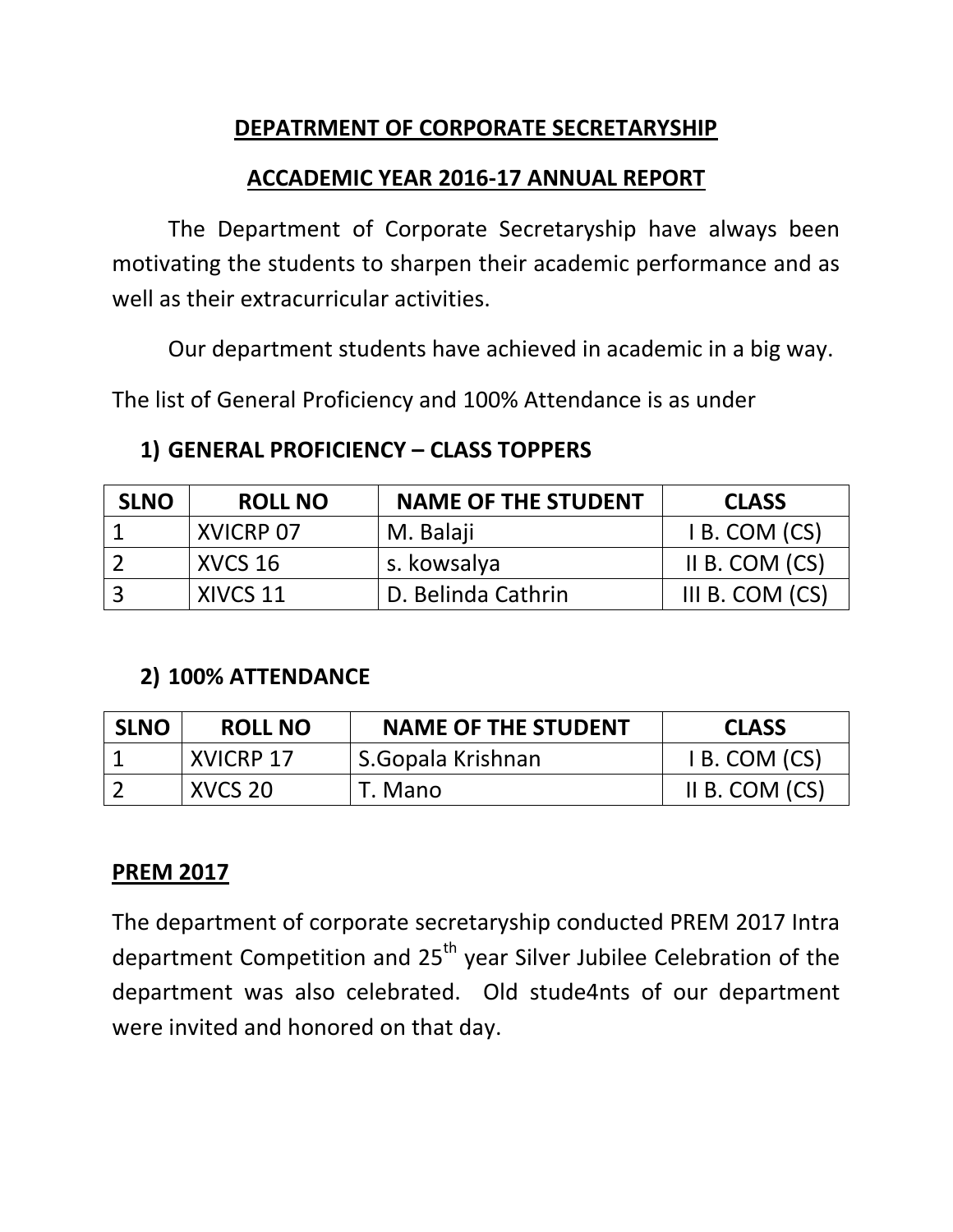

During the year the association of corporate secretaryship conducted an array of events. A detailed list of academic and intra department activities of the students are as bellow.

# **COMPETITIONS**

*1). BEST MANAGER* **DATE : 21.02.2017**

| SL. NO. | <b>NAME OF THE STUDENT</b> | <b>CLASS</b> | <b>PRIZE</b> |
|---------|----------------------------|--------------|--------------|
|         | S. KOWSALYA                | II B.Com(CS) |              |
|         | S. KOKILA                  | II B.Com(CS) |              |
|         | S. RAJESHWARI              | I B. Com(CS) |              |